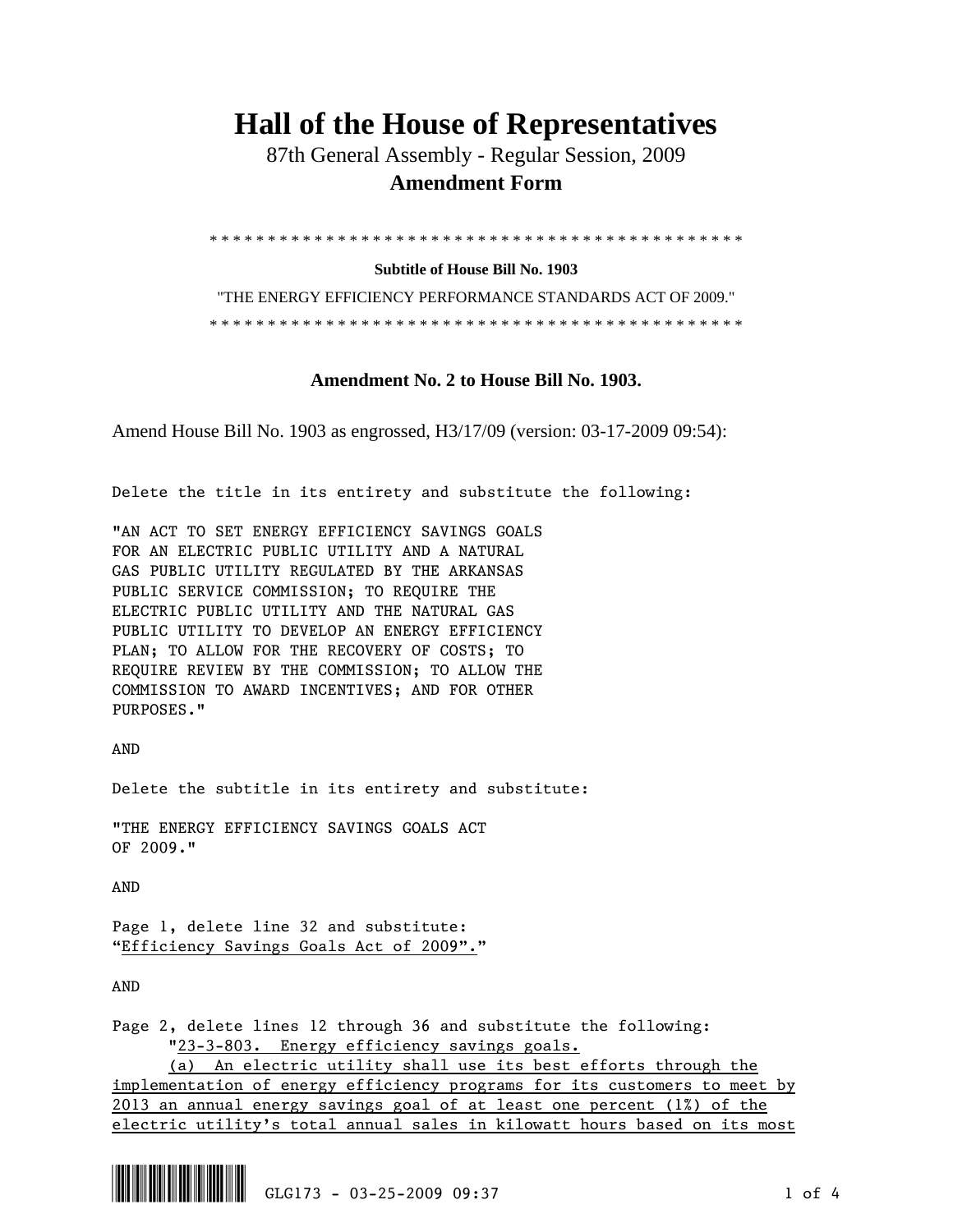recent three-year average of total kilowatt hours, as determined by the Arkansas Public Service Commission.

 (b) A natural gas utility shall use its best efforts through the implementation of energy efficiency programs for its customers to meet by 2013 an annual energy savings goal of at least seventy-five hundredths of one percent (0.75%) of the natural gas utility's total annual sales in therms based on its most recent three-year average of total therm sales, as determined by the commission.

 (c) During the period of 2010 through 2012, the commission may establish for an electric utility or a natural gas utility interim goals for energy savings that are attributable to energy efficiency programs implemented under this subchapter.

23-3-804. Limitation on spending.

 (a) Unless the Arkansas Public Service Commission has given its prior approval, a natural gas utility or an electric utility shall not spend on its energy efficiency programs an annual amount that exceeds two percent (2%) of its total utility sales revenues for the preceding year.

 (b) As used in subsection (a) of this section, "total utility sales revenues" includes electricity or natural gas commodity costs.

23-3-805. Energy efficiency plan."

AND

Page 3, delete lines 1 through 23

AND

Page 3, line 27, delete "performance standards" and substitute "savings goal"

AND

Page 3, line 30, after "commission" insert "for its approval"

AND

Page 3, line 32, after "commission" insert "for its approval"

AND

Page 4, delete line 4 and substitute "savings goal;"

AND

Page 4, delete lines 22 through 25, and substitute the following: "(e) The energy efficiency plan's proposed expenditures for energy efficiency programs for each rate class shall be equal to the amounts that are collected from each customer rate class for the energy efficiency programs."

AND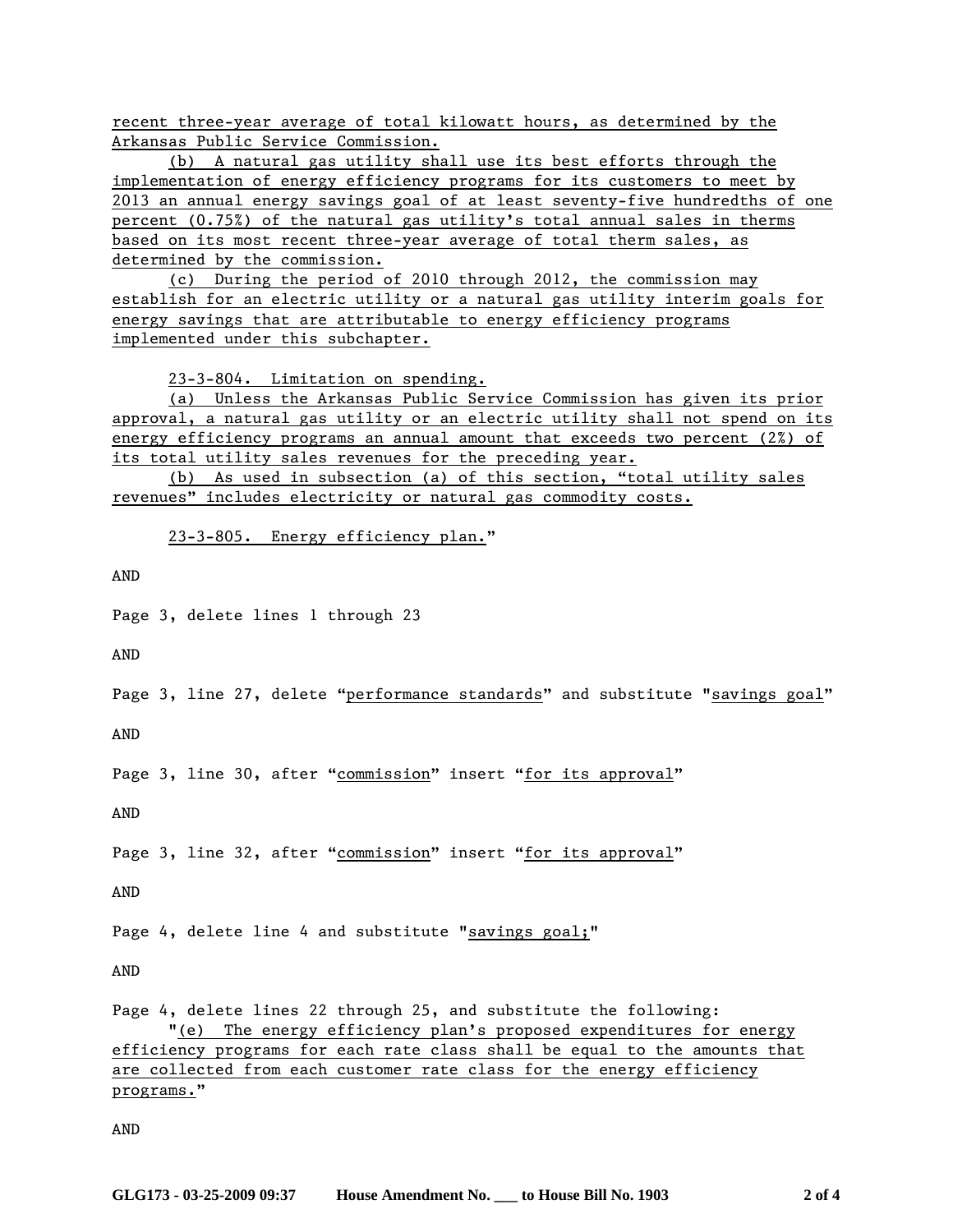| Page 4, delete line 27 and substitute:<br>"23-3-806. Monitoring."                                                                                                                                                                                                                                                                                                                                                                                                                                                                                                                                    |
|------------------------------------------------------------------------------------------------------------------------------------------------------------------------------------------------------------------------------------------------------------------------------------------------------------------------------------------------------------------------------------------------------------------------------------------------------------------------------------------------------------------------------------------------------------------------------------------------------|
| AND                                                                                                                                                                                                                                                                                                                                                                                                                                                                                                                                                                                                  |
| Page 4, delete line 31 and substitute:<br>"23-3-807. Cost recovery."                                                                                                                                                                                                                                                                                                                                                                                                                                                                                                                                 |
| AND                                                                                                                                                                                                                                                                                                                                                                                                                                                                                                                                                                                                  |
| Page 4, line 32, delete " $(a)(1)$ " and substitute " $(a)$ "                                                                                                                                                                                                                                                                                                                                                                                                                                                                                                                                        |
| AND                                                                                                                                                                                                                                                                                                                                                                                                                                                                                                                                                                                                  |
| Page 4, delete lines 35 and 36 and substitute the following:<br>$"(b)(1)(A)$ The utility shall recover the costs of an approved energy<br>efficiency program from its customers in a manner that is consistent with the<br>electric utility's or the natural gas utility's most recent order for a<br>general change or modification of rates and charges.<br>$(B)$ The charge under subdivision $(b)(1)(A)$ of this section<br><u>shall be:</u><br>(i) Applied to all existing and future distribution<br>customers; and<br>(ii) Based on that customer's current monthly<br>billing determinants." |
| AND                                                                                                                                                                                                                                                                                                                                                                                                                                                                                                                                                                                                  |
| Page 5, delete lines 1 through 6<br>AND                                                                                                                                                                                                                                                                                                                                                                                                                                                                                                                                                              |
| Page 5, delete line 11 and substitute:<br>"23-3-808. Energy efficiency plan review."                                                                                                                                                                                                                                                                                                                                                                                                                                                                                                                 |
| AND                                                                                                                                                                                                                                                                                                                                                                                                                                                                                                                                                                                                  |
| Page 5, delete line 23 and substitute:<br>"23-3-809. Incentives."                                                                                                                                                                                                                                                                                                                                                                                                                                                                                                                                    |
| AND                                                                                                                                                                                                                                                                                                                                                                                                                                                                                                                                                                                                  |
| Page 5, delete line 35 and substitute:<br>"23-3-810. Rules."                                                                                                                                                                                                                                                                                                                                                                                                                                                                                                                                         |
| AND                                                                                                                                                                                                                                                                                                                                                                                                                                                                                                                                                                                                  |
| Page 6, delete lines 2 through 7 and substitute:<br>"(b) The rules shall include the procedure for reviewing and verifying<br>the results of each utility's compliance with this subchapter."                                                                                                                                                                                                                                                                                                                                                                                                        |